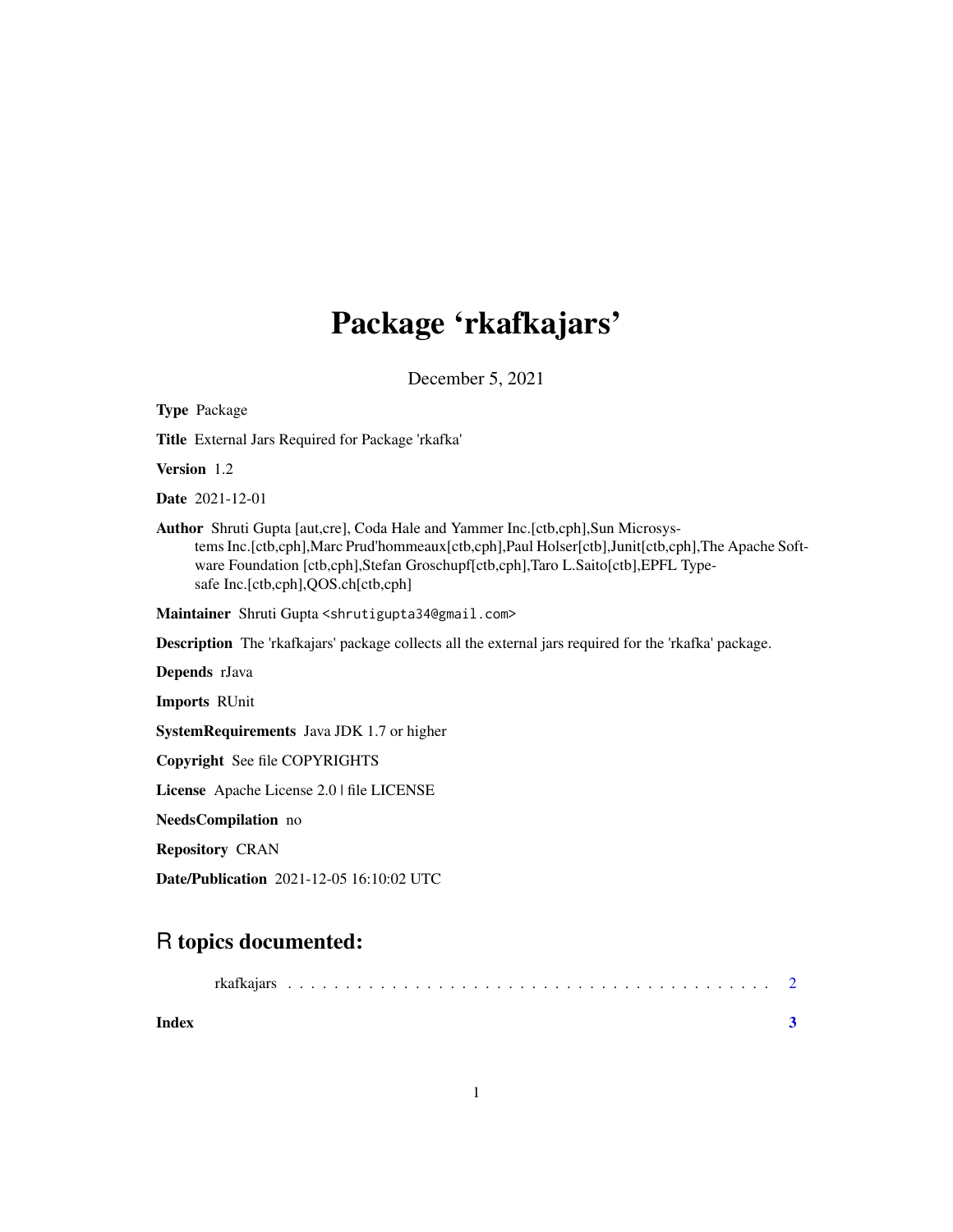<span id="page-1-0"></span>

#### Description

The 'rkafkajars' package collects all the external jars required for the 'rkafka' package. These external jars are quite large in size (12MB) and have a slow release cycle. By separating the Java and R development, the storage footprint on CRAN is reduced. By using the 'rJava' package that links R and Java, we can use the excellent work already done by the folks and provide the functionality of using 'KAFKA' in R

#### Details

| Package: | rkafkajars         |
|----------|--------------------|
| Type:    | Package            |
| Version: | 1.2                |
| Date:    | $2021 - 12 - 01$   |
| License: | Apache License 2.0 |

#### Author(s)

Shruti Gupta

Maintainer: Shruti Gupta<shrutigupta34@gmail.com>